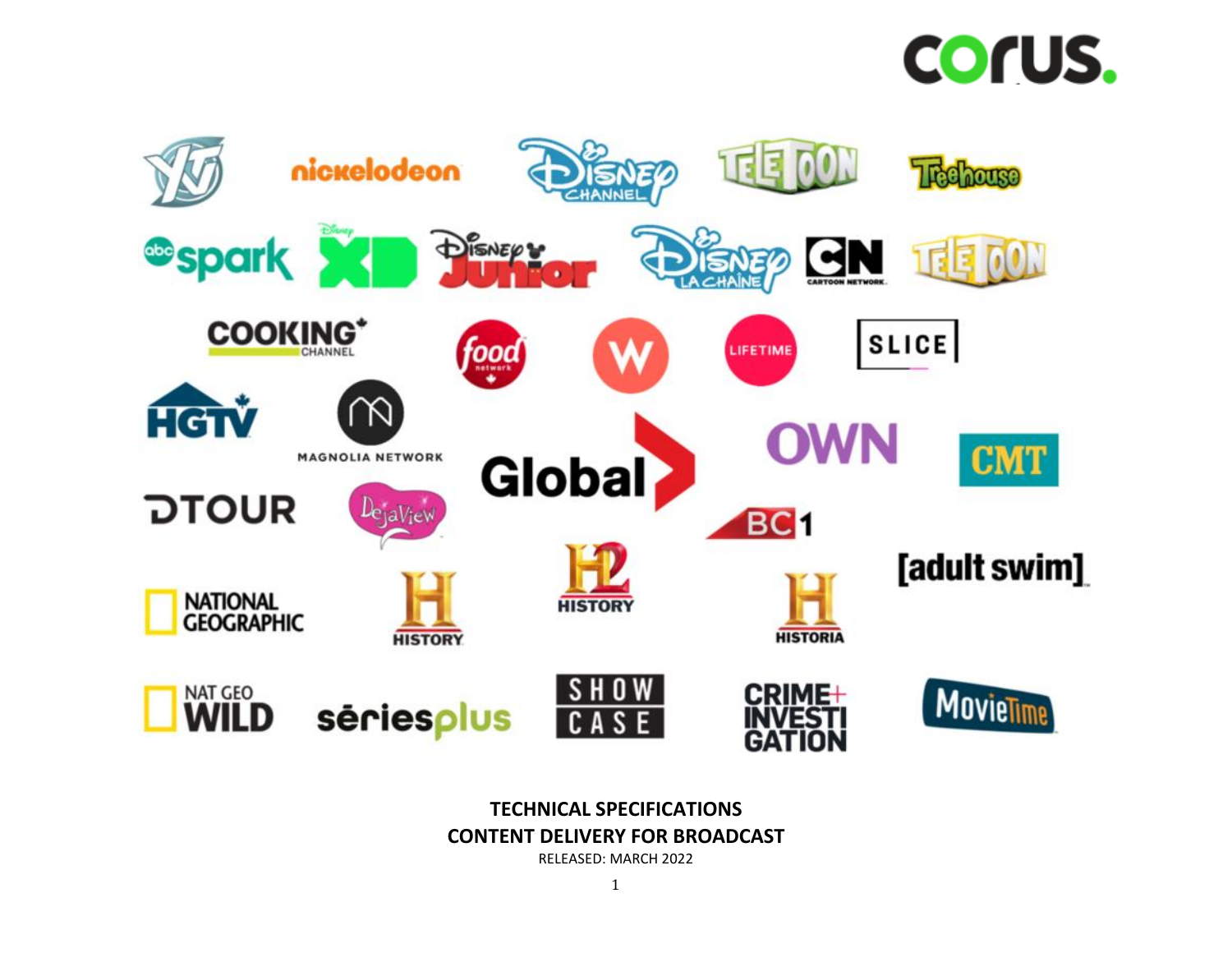# COrUS.

## **REVISION HISTORY**

| Version | <b>Revision Date</b> | <b>Revision Description</b>                                             | Approved By                    | <b>Notes</b> |
|---------|----------------------|-------------------------------------------------------------------------|--------------------------------|--------------|
|         | Sept 1, 2017         | First version of new spec released                                      | Director, Broadcast Operations |              |
|         | June, 2019           | Removed SD format and general updates                                   | Director, Broadcast Operations |              |
|         | October 1, 2019      | Updated logos on first page                                             | Director, Broadcast Operations |              |
|         | January 1, 2020      | Updated logos on first page                                             | Director, Broadcast Operations |              |
|         | January 1, 2021      | Updated logos on first page                                             | Director, Broadcast Operations |              |
|         | March 1, 2022        | Updated logos on first page and adjusted closed captioning requirements | Director, Broadcast Operations |              |
|         |                      |                                                                         |                                |              |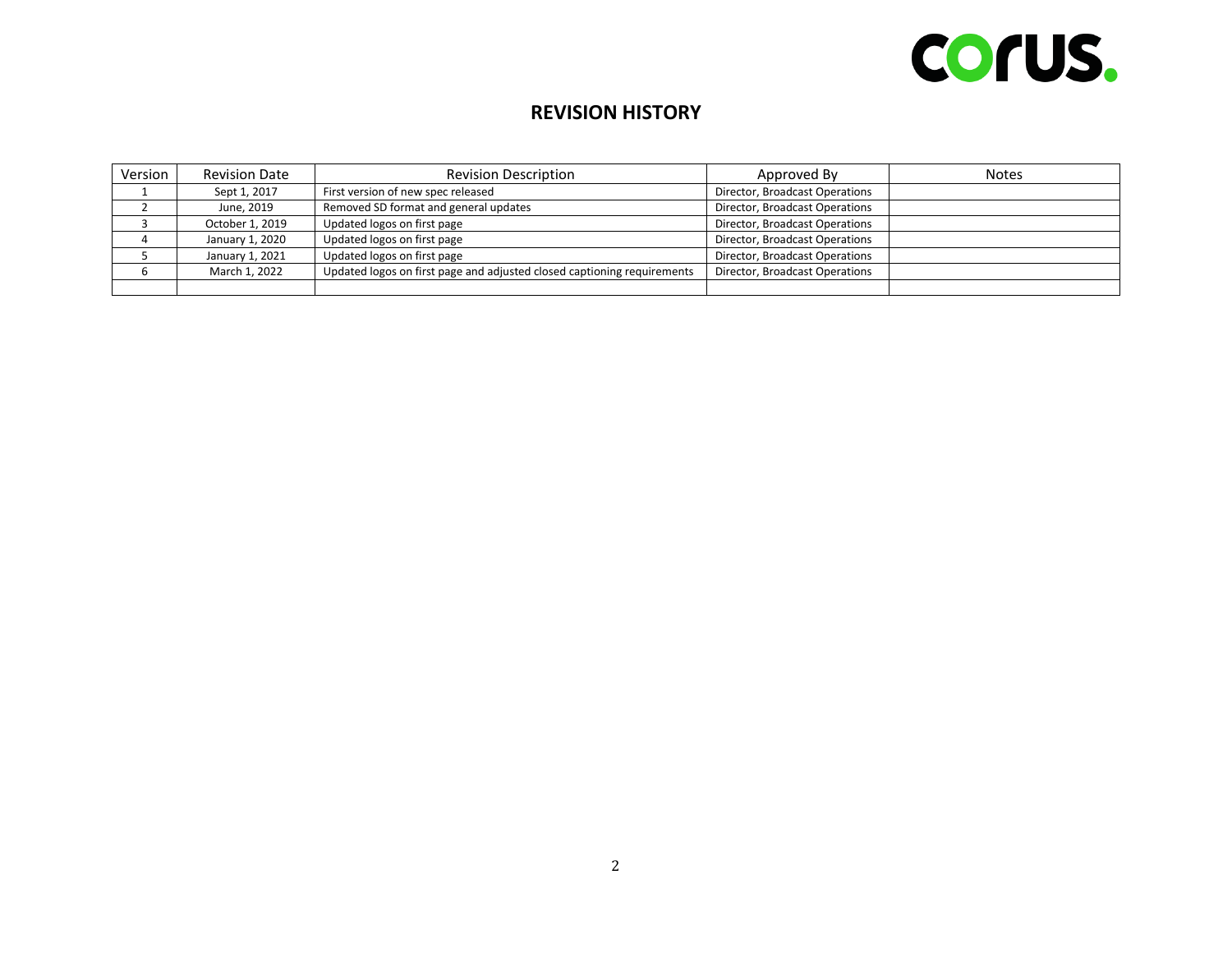

## **TABLE OF CONTENTS**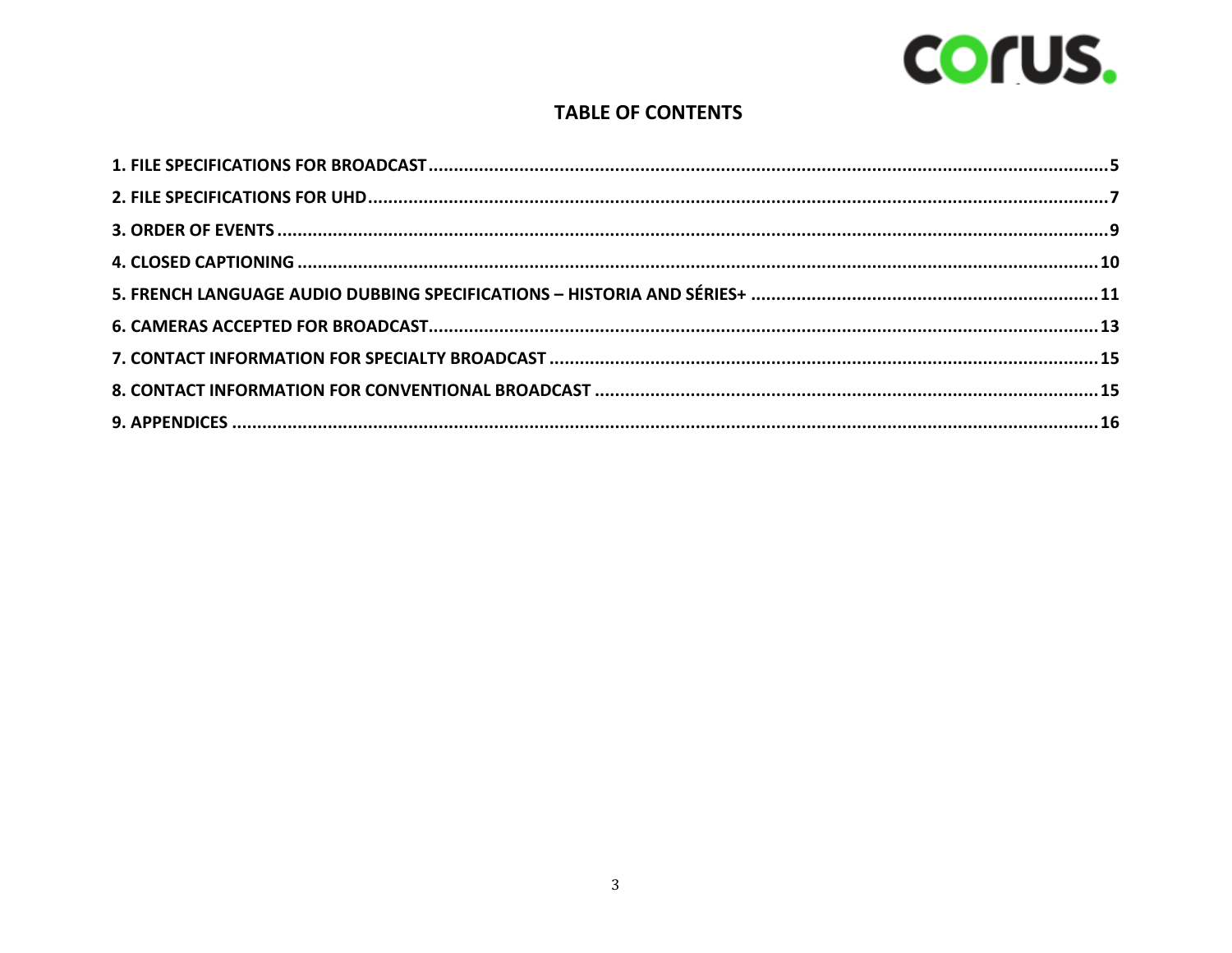

### **PURPOSE:**

This document describes the video and audio practices and technical standards for the delivery of content for broadcast to Corus Entertainment's Specialty channels and the Global Television network.

For the delivery of commissioned original and acquired material to Corus Entertainment. Corus Studios and Nelvana, please reference the Nelvana & [Commissioned Technical Specifications.](https://assets.corusent.com/wp-content/uploads/2022/06/NELVANA_COMMISSIONED_TECHNICAL_SPECIFICATIONS_AUG_2021-1.pdf)

#### **GENERAL:**

The master copy of the program should be recorded directly from Licensor's "master".

All program content should be recorded in accordance with standard industry practices and in accordance with the appropriate ANSI/SMPTE/ATSC Standards and Recommended Practices.

- All file delivery must be tested and approved by Corus prior to content delivery.
- All files can be delivered via Signiant, Aspera, or onboarded ad-delivery partner. Alternate delivery methods will need to be determined and agreed to on a case by case basis.
- Best efforts must be made to meet Corus Entertainment's format specifications. Alternate file specs may be accepted only with prior written consent from Corus Entertainment and following the evaluation of a test file.
- Content distributors should anticipate a 1-3 week period to onboard and evaluate new file deliveries.

#### PLEASE NOTE:

- The technical specifications outlined below are subject to change based on ongoing development.
- Please check with your network executive for delivery requirements prior to delivery.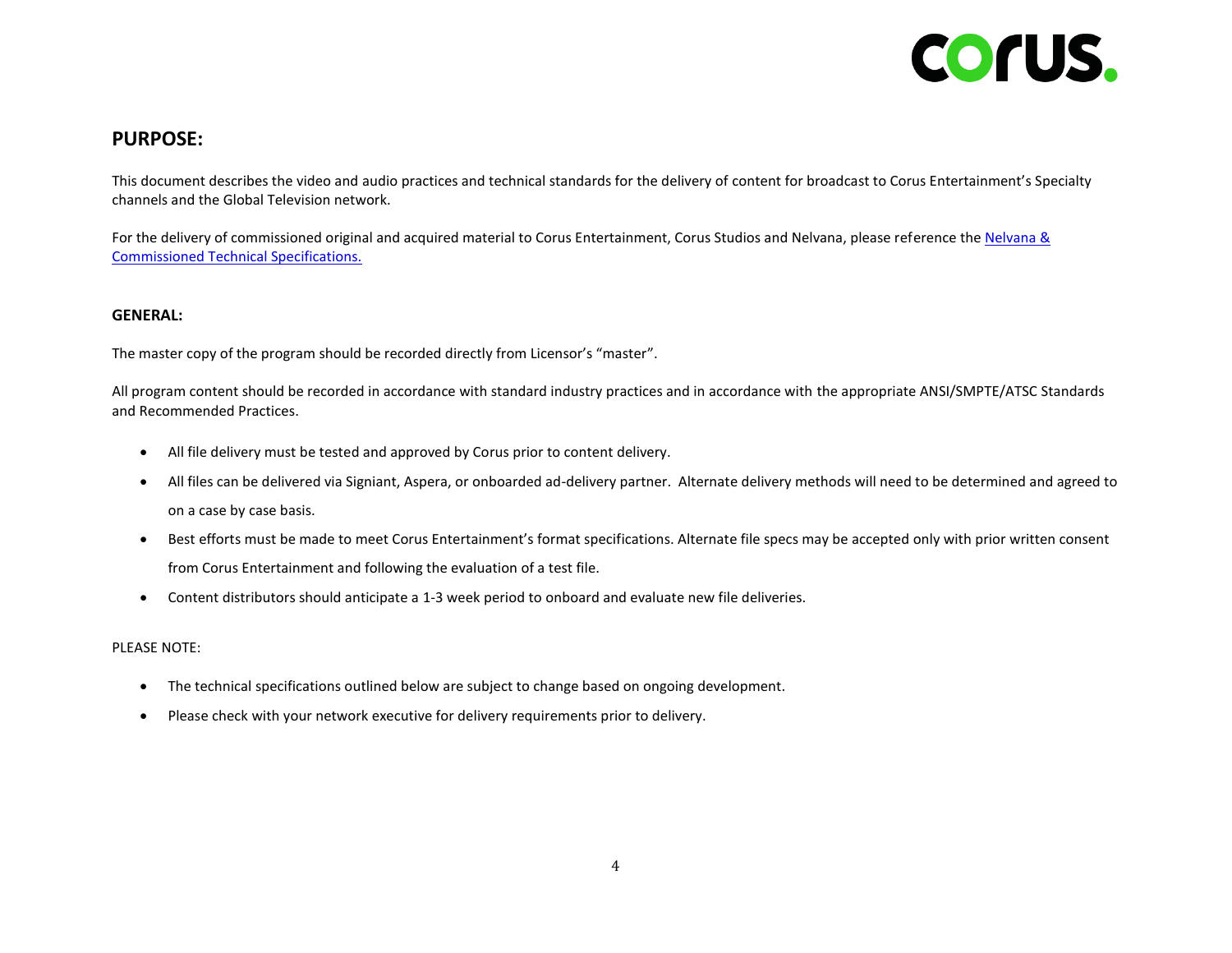

## **1. FILE SPECIFICATIONS FOR BROADCAST**

<span id="page-4-0"></span>

| Video                      | XDCAM HD422 50 Mbps in a MXF wrapper                    |
|----------------------------|---------------------------------------------------------|
| <b>Bit Rate</b>            | 50 Mbps                                                 |
| File type                  | MPEG -2 compression                                     |
| Resolution                 | 1920 x 1080i (interlaced)                               |
| <b>Frame Rate</b>          | 59.94 Hz (29.97 fps)                                    |
| <b>Aspect Ratio</b>        | 16:9, 1.78:1                                            |
| Timecode                   | Matching LTC & VITC, continuous, synchronous with video |
| Time Code Start of Content | TCR 01:00:00;00                                         |
| <b>Closed Captioning</b>   | <b>Embedded Closed Captions</b>                         |
| Audio                      | Stereo pairs, 48 kHz, 24 bit PCM recorded as:           |
|                            | $Ch 1 = Stereo Left$                                    |
|                            | Ch $2 =$ Stereo Right                                   |
|                            | Ch $3 =$ Ltotal+DV (if no DV, duplicate Stereo Left)    |
|                            | Ch 4 = Rtotal+DV (if no DV, duplicate Stereo Right)     |
|                            | $Ch 5 = 5.1$ Left                                       |
|                            | Ch $6 = 5.1$ Right                                      |
|                            | $Ch 7 = 5.1$ Centre                                     |
|                            | $Ch 8 = 5.1$ LFE                                        |
|                            | $Ch 9 = 5.1$ Left Surround                              |
|                            | Ch $10 = 5.1$ Right Surround                            |
|                            | Ch $11 =$ Dialogue                                      |
|                            | $Ch 12 = Effects$                                       |

#### **SPECIFICATIONS FOR AUDIO**

Audio reference levels: +4 dBu and/or -20 dBfs, as applicable Peak levels: range between -18 dBfs and -7 dBfs

Audio levels must be mixed to -24 LKFS as per ATSC A/85 "Establishing and Maintaining Audio Loudness" standard. The official ATSC A/85 document can be foun[d here](https://assets.corusent.com/wp-content/uploads/2021/10/ATSC_A_85-Establishing_Maintaining_Audio_Loudness.pdf) (of key importance is section H.6.1 - Long Form Content).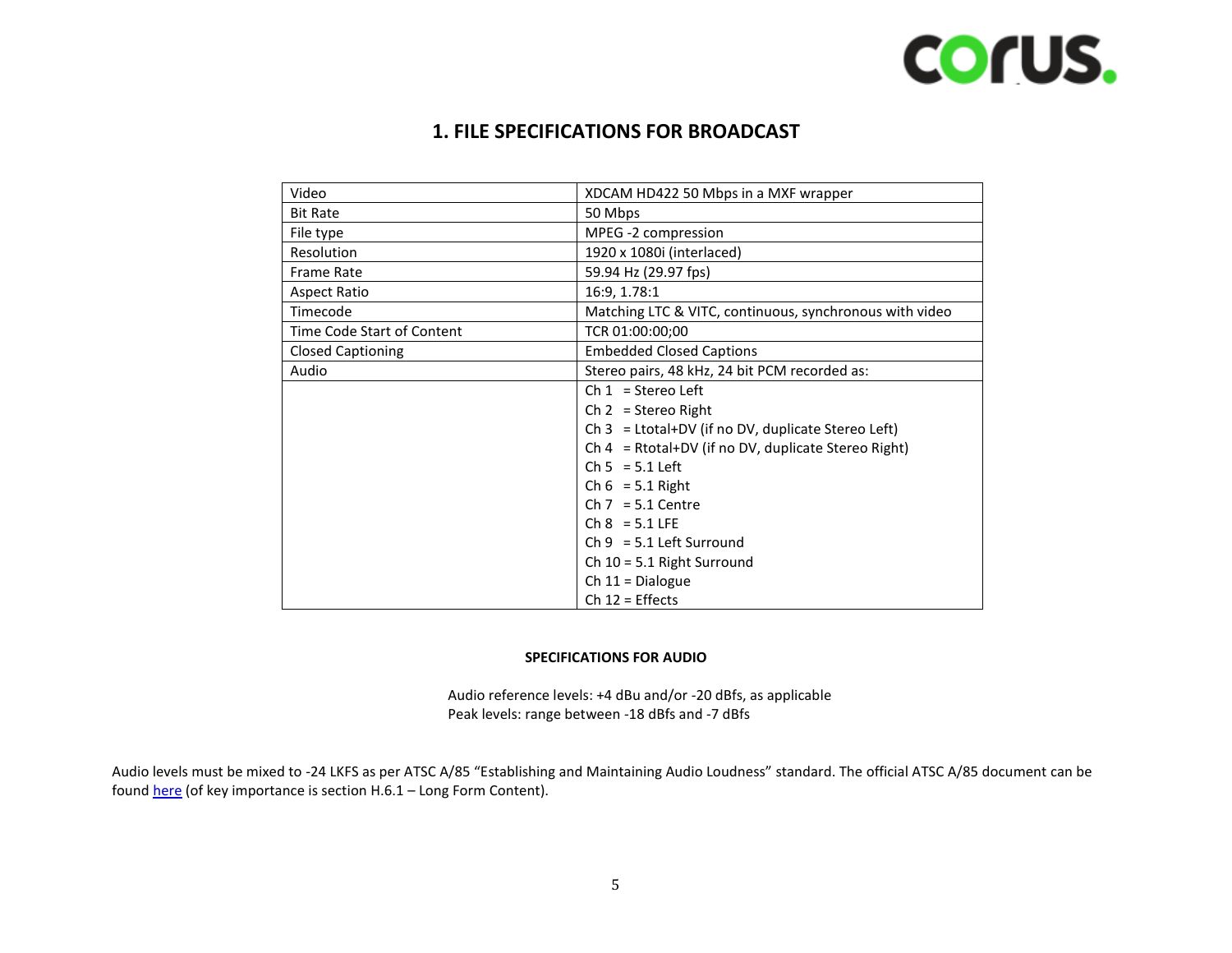

#### Corus will only accept material delivered with the following general specifications:

- A minimum of two AES/EBU audio channel pairs in a stereo or mono mix; including a clearly outlined audio channel description.
- SMPTE drop frame time code is mandatory for all submitted material. Time code shall adhere to the SMPTE 12M specification, be continuous and synchronous with video.
- Commissioned original content must be captured in HD using an approved camera from th[e Corus Acceptable Camera List.](https://assets.corusent.com/wp-content/uploads/2021/10/Corus-Acceptable-Camera-List-1.pdf)
- Up-converted SD content is not acceptable. Exceptions will be made for stock footage of historical content.
- Aspect ratio must be noted and the Active Format Description (AFD) descriptor code should be left blank in the file.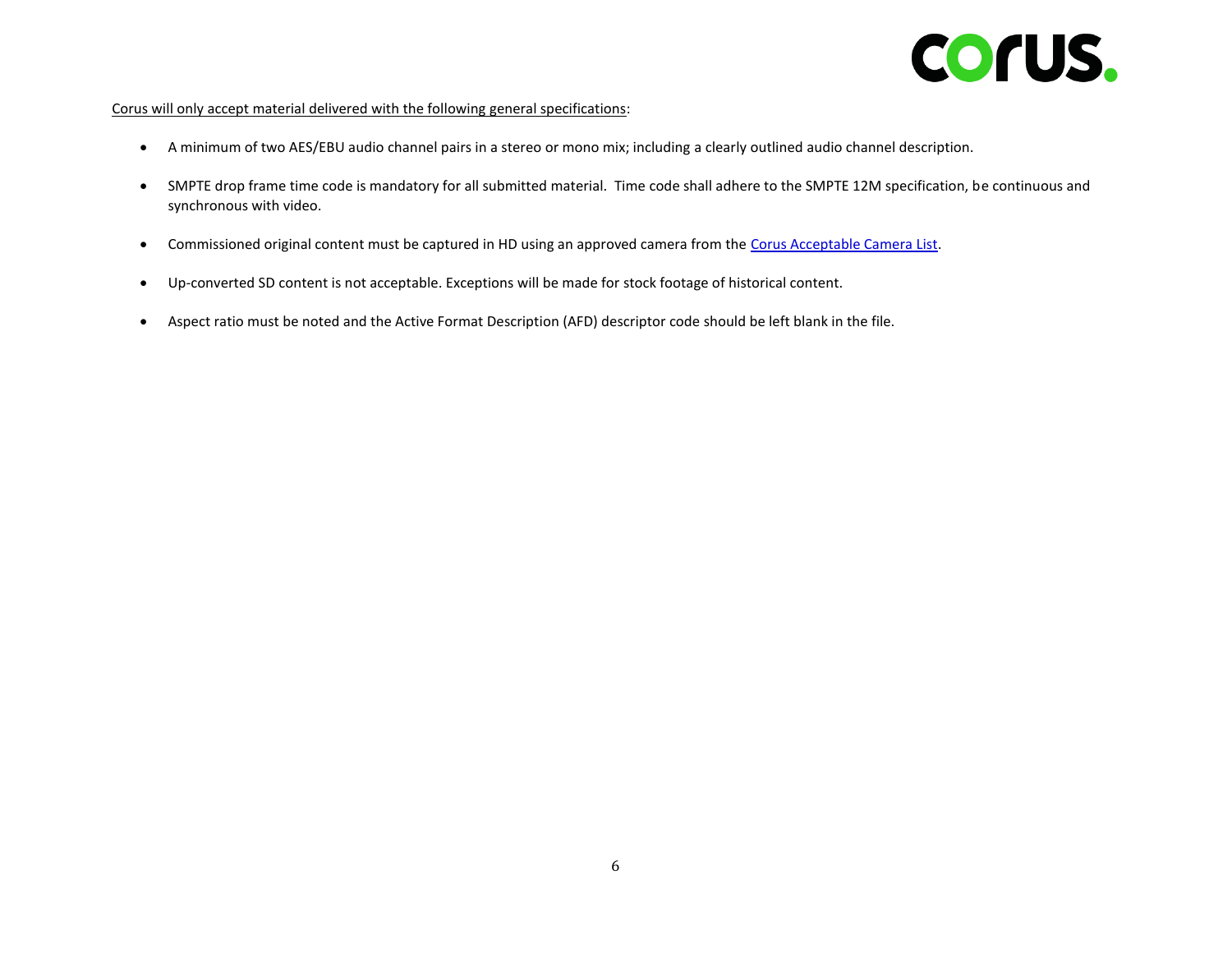

## **2. FILE SPECIFICATIONS FOR UHD**

<span id="page-6-0"></span>

| Video                    | XAVC 300 Mbps in a MXF wrapper                          |
|--------------------------|---------------------------------------------------------|
| <b>Bit Rate</b>          | 300 Mbps                                                |
| File type                | MPEG -4 compression                                     |
| <b>Resolution</b>        | 3840 x 2160 (progressive)                               |
| <b>Frame Rate</b>        | 59.94 Hz (29.97 fps)                                    |
| <b>Aspect Ratio</b>      | 16:9, 1.78:1                                            |
| Timecode                 | Matching LTC & VITC, continuous, synchronous with video |
| Time Code Start          | TCR 01:00:00;00                                         |
| <b>Closed Captioning</b> | <b>Embedded Closed Captions</b>                         |
| Audio                    | Stereo pairs, 48 kHz, 24 bit PCM recorded as:           |
|                          | Ch $1 =$ Stereo Left                                    |
|                          | Ch $2 =$ Stereo Right                                   |
|                          | Ch $3 =$ Ltotal+DV (if no DV, duplicate Stereo Left)    |
|                          | Ch 4 = Rtotal+DV (if no DV, duplicate Stereo Right)     |
|                          | $Ch 5 = 5.1$ Left                                       |
|                          | Ch $6 = 5.1$ Right                                      |
|                          | $Ch 7 = 5.1$ Centre                                     |
|                          | $Ch 8 = 5.1$ LFE                                        |
|                          | $Ch 9 = 5.1$ Left Surround                              |
|                          | Ch $10 = 5.1$ Right Surround                            |
|                          | Ch $11 =$ Dialogue                                      |
|                          | $Ch 12 = Effects$                                       |

#### **SPECIFICATIONS FOR AUDIO**

Audio reference levels: +4 dBu and/or -20 dBfs, as applicable Peak levels: range between -18 dBfs and -7 dBfs

Audio levels must be mixed to -24 LKFS as per ATSC A/85 "Establishing and Maintaining Audio Loudness" standard. The official ATSC A/85 document can be foun[d here](https://assets.corusent.com/wp-content/uploads/2021/10/ATSC_A_85-Establishing_Maintaining_Audio_Loudness.pdf) (of key importance is section H.6.1 – Long Form Content).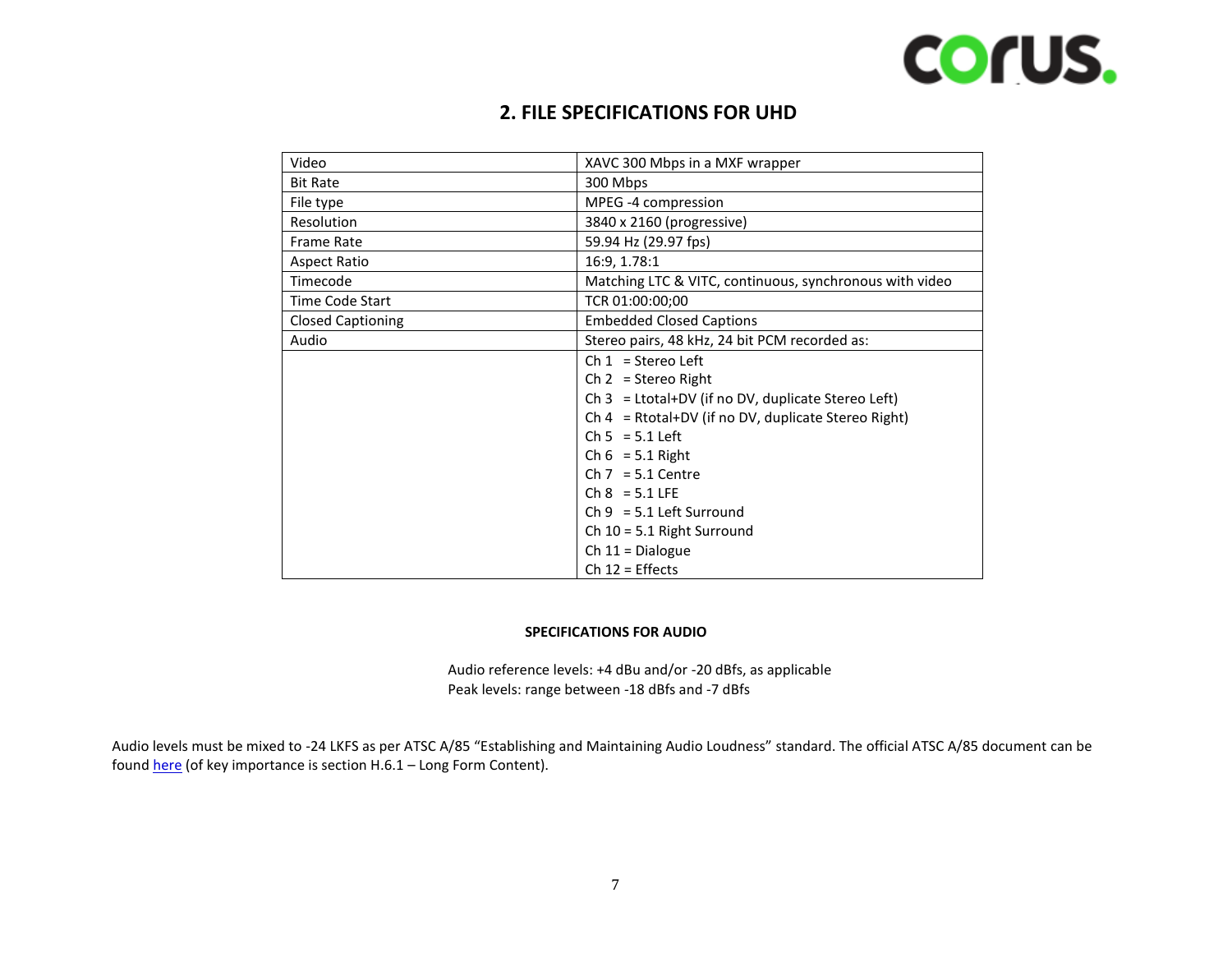

#### Corus will only accept material delivered with the following general specifications:

- A minimum of two AES/EBU audio channel pairs in a stereo or mono mix; including a clearly outlined audio channel description.
- SMPTE drop frame time code is mandatory for all submitted material. Time code shall adhere to the SMPTE 12M specification, be continuous and synchronous with video.
- Commissioned original content must be captured in UHD using an approved camera from the [Corus Acceptable Camera List.](https://assets.corusent.com/wp-content/uploads/2021/10/Corus-Acceptable-Camera-List-1.pdf)
- Up-converted HD content is not acceptable. Exceptions will be made for stock footage of historical content.
- Aspect ratio must be noted and the Active Format Description (AFD) descriptor code should be left blank in the file.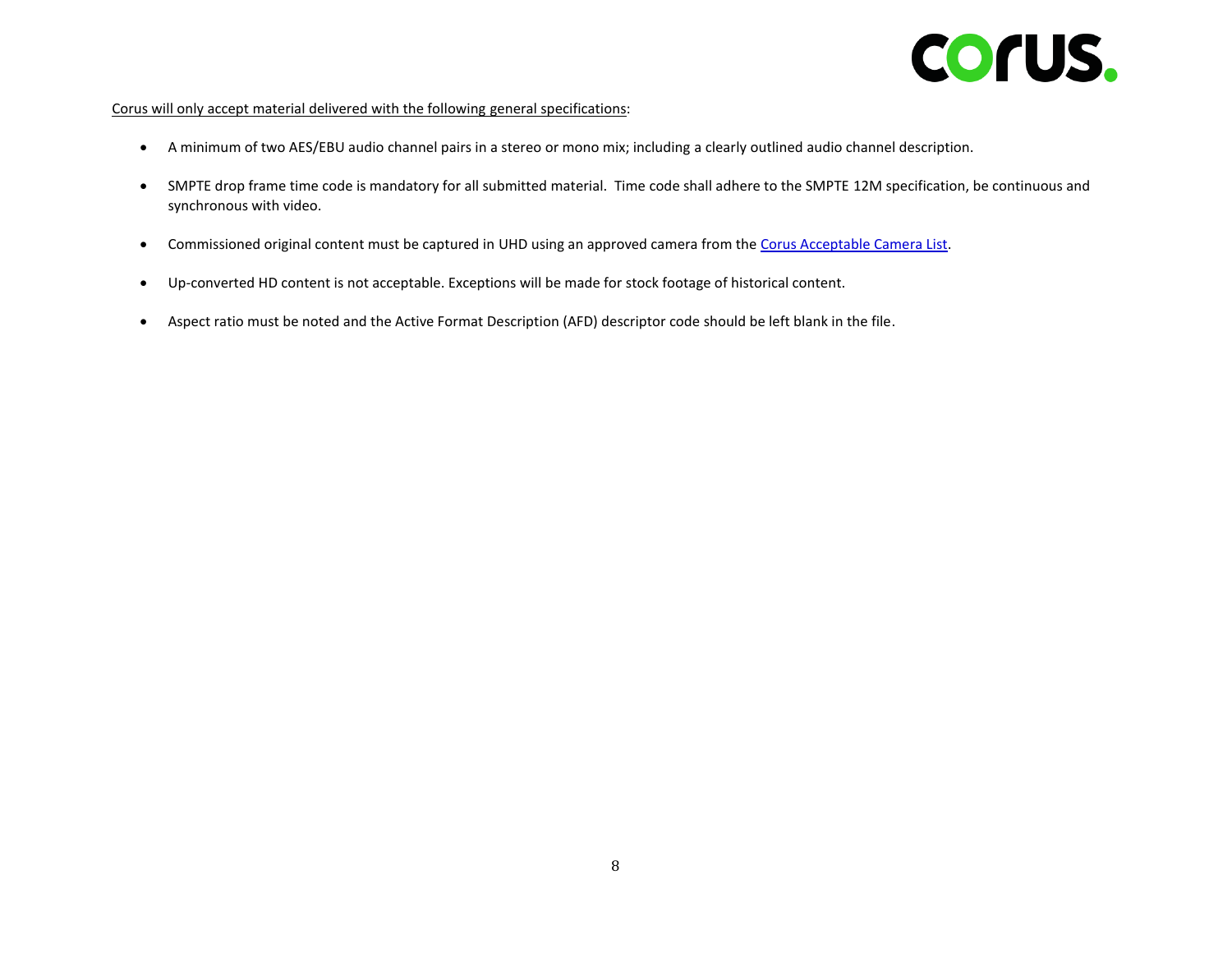

## **3. ORDER OF EVENTS**

#### <span id="page-8-0"></span>**FILE DELIVERY**

All long form program content must be recorded in this exact order:

- 1) A slate lasting one (1) frame and conforming exactly to section SLATE below (ex. 00:59:58;00 00:59:58;01)
- 2) One (1) second and twenty-eight (28) frames of coherent black video with silent audio (ex. 00:59:58;01 00:59:59;29)
- 3) Program audio and video starts at 01:00:00;00
- 4) The following items are mandatory with delivery of commissioned original programming:
	- a. Minimum ten (10) seconds of black between program segments
	- b. Timing cue sheet
	- c. Commercial blacks (as noted above in part a.)
	- d. Thirty (30) seconds of coherent black video with silent audio following the last frame of program material
	- e. Textless elements (neutral background elements should be provided for all opening sequences, closing credits and all scenes in the program containing text)
	- f. A minimum of ten (10) seconds of coherent black video with silent audio following textless elements

#### **CONTENT FORMATS**

[Corus English Content Formats](https://assets.corusent.com/wp-content/uploads/2021/10/Corus_English_Content_Formats_Duration_Guidelines2.pdf) and Duration Guidelines an[d Format des programmes \(Historia et Seriés+\)](https://assets.corusent.com/wp-content/uploads/2021/10/Corus_HS_Format_et_duree_des_programmes_en_production_originale1.pdf) can be found here.

#### **CORUS ENTERTAINMENT AND GLOBAL TELEVISION END CREDIT/LOGO**

Check with your network executive for any questions regarding the "Produced in association with" end credit. If required, it can be accessed from the [Technical](https://www.corusent.com/technical-specifications-content-delivery-broadcast/)  [Specifications](https://www.corusent.com/technical-specifications-content-delivery-broadcast/) page under Corus Credits.

#### **SLATE**

The visual slate should contain the following information and match the content:

- 1) Title of program/film
- 2) Episode title and number
- 3) Name of postproduction facility
- 4) Date of recording
- 5) Duration of content (excluding blacks)
- 6) Audio channel description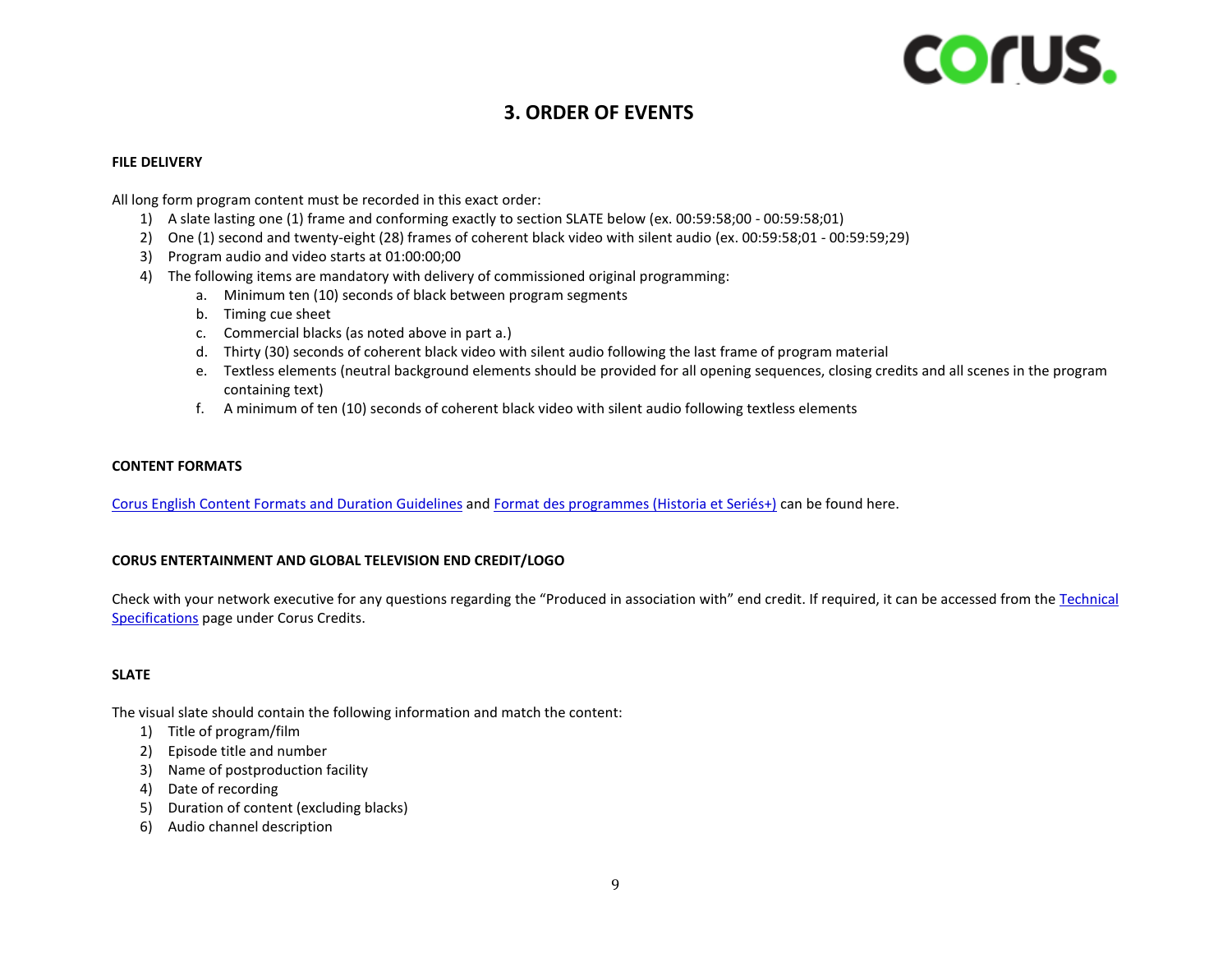# Corus.

## **4. CLOSED CAPTIONING**

#### <span id="page-9-0"></span>**CONTACTS**

For the Specialty Networks: Closed caption files can be provided via email to: [Corus-MediaServices@corusent.com](mailto:Corus-MediaServices@corusent.com)

For the Conventional Networks: Closed caption files can be provided via email to: [COAS@corusent.com](mailto:COAS@corusent.com) and [COACG@corusent.com](mailto:COACG@corusent.com)

#### **CLOSED CAPTIONING DELIVERABLES (in order of preference):**

- 1) Embedded in video
- 2) Embedded in video plus scenarist Closed Caption \*.scc file, drop frame
- 3) Delivered as Scenarist Closed Caption \*.scc file, drop frame

#### **CLOSED CAPTIONING EMBEDDED IN CONTENT**

- If the content supplier is providing closed captions, the embedded closed caption data should conform to EIA-708-B and the captions should be inserted in the VANC space in accordance with SMPTE 436M.
- The Caption Distribution Packet (CDP) will contain the caption service descriptor, EIA-708-B captions and EIA-608 caption data.

#### **CAB STYLE GUIDE**

- All closed captioning provided to Corus must conform to the [Closed Captioning Standards and Protocol.](https://assets.corusent.com/wp-content/uploads/2021/10/Closed_Captioning_Standards_Protocol.pdf)
- All pre-recorded Canadian content needs to be created and encoded using pop-on captions.

#### PLEASE NOTE:

- Captions should not have time code embedded within the caption metadata and must have an accurate frame rate matching the final video frame rate provided on the master.
- The closed caption header byte must not be inserted within the first 15 frames of the content.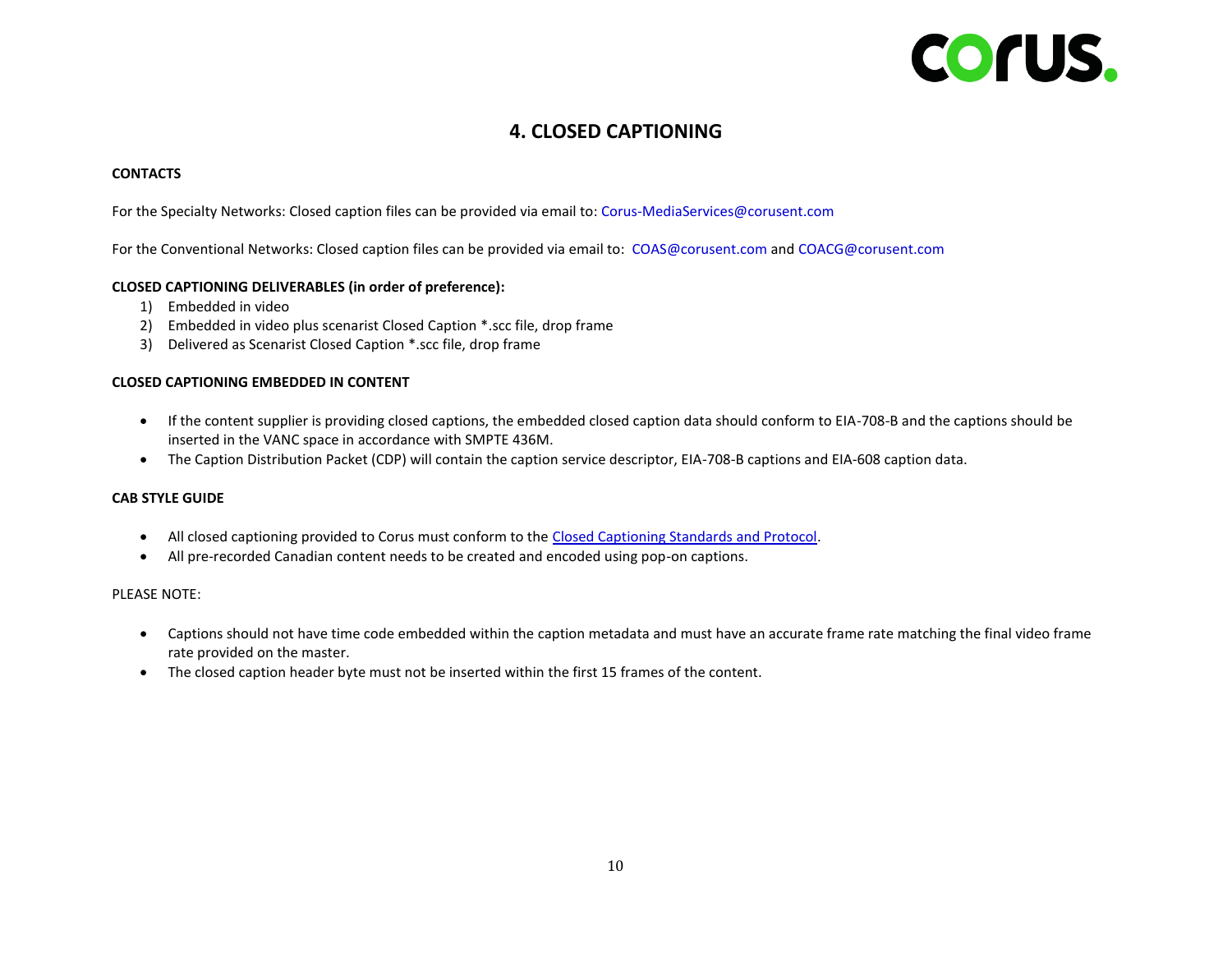

### **5. FRENCH LANGUAGE AUDIO DUBBING SPECIFICATIONS – HISTORIA and SÉRIES+**

#### <span id="page-10-0"></span>**PRODUCTION OF FRENCH LANGUAGE CONTENT**

In the case of a French-language production, please clearly identify the language of the program and comply with the technical points above.

#### **ENGLISH LANGUAGE PRODUCTION TO BE DUBBED IN FRENCH**

These following sections apply if only an English audio mix is available:

- 1) In the case of an English language document intended for French audio dubbing, the assignment of the audio tracks must be clearly indicated
- 2) The audio signal must comply with the technical points above
- 3) To allow maximum flexibility and quality for dubbing, the maximum amount of available separated audio elements is required
- 4) The audio elements must be at the same frame rate as the delivered video
- 5) If the number of audio tracks being delivered is greater than the number of audio tracks available on the delivery support, the audio elements must be delivered separately as Broadcast Wave files

#### **AUDIO ELEMENTS FOR 5.1 CONTENT TO BE DUBBED IN FRENCH**

When content is to be dubbed in 5.1 audio, the audio elements can be delivered as Broadcast Wave files.

The delivered audio elements must at least include:

- 1) 5.1 Full Mix
- 2) 5.1 Mix Minus Narration
- 3) 5.1 Stems BG/Dialogue
- 4) 5.1 Stems Music & Effects

The mix minus narration should be dipped.

To allow maximum flexibility and quality for dubbing, the maximum amount of available separated audio elements is required.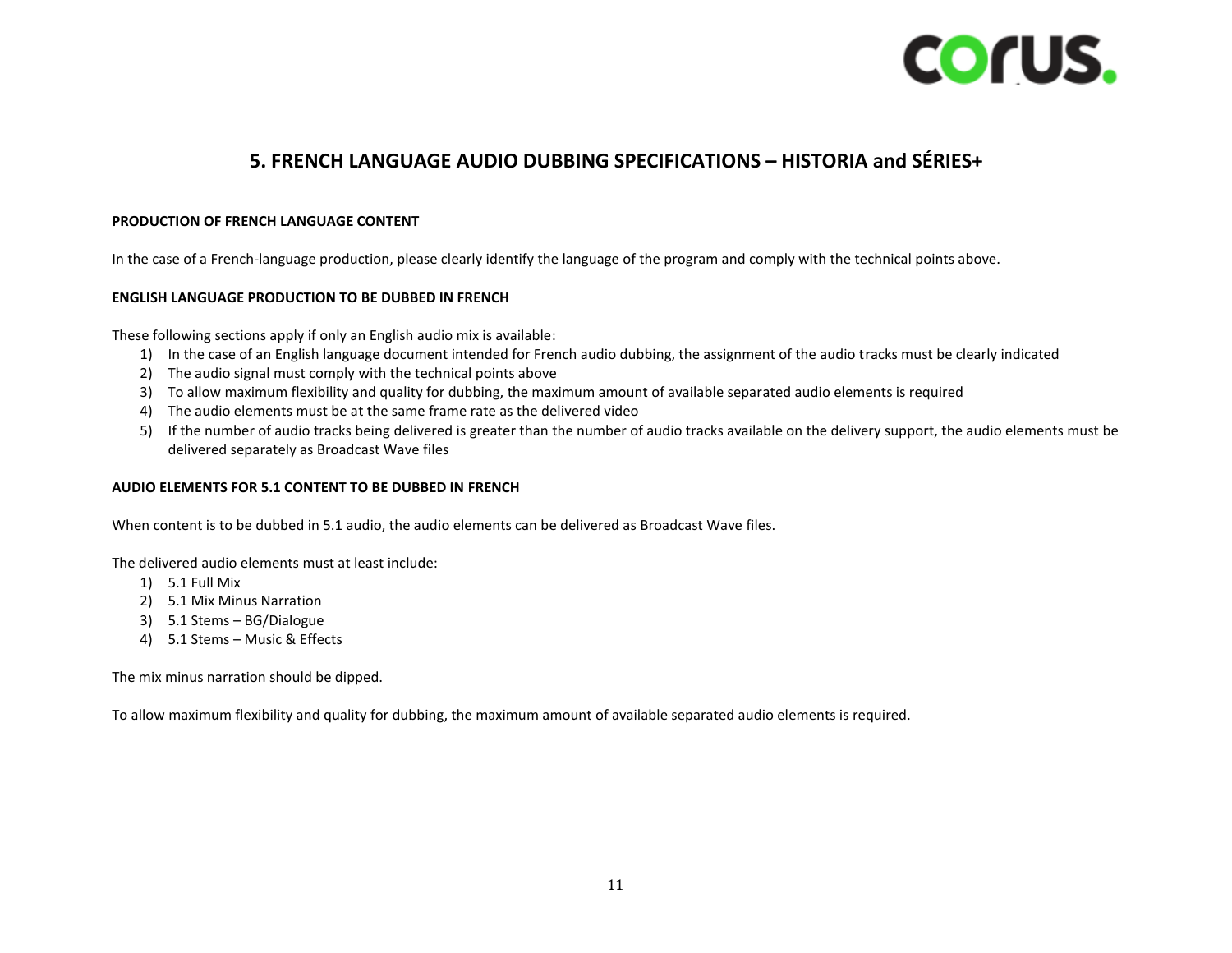# COrUS.

#### **AUDIO ELEMENTS FOR STEREO CONTENT TO BE DUBBED IN FRENCH**

When content is to be dubbed in stereo audio, deliver the audio elements as Broadcast Wave files.

The delivered audio elements must at least include:

- 1) Full Stereo Mix
- 2) Stereo Mix Minus Narration
- 3) Stereo Stems BG/Dialogue
- 4) Stereo Stems Music & Effects

The mix minus narration should be dipped.

To allow maximum flexibility and quality for dubbing, the maximum amount of available separated audio elements is required.

#### **PRODUCTIONS THAT REQUIRE DUBBING**

For all productions that require dubbing, please provide us with the following elements:

- 1) Final transcript of the original version, as produced script that includes the following:
	- a. Time code
	- b. Character name
	- c. Dialogue spoken
- 2) Supers Impression List (A.K.A. "chyrons" or "lower thirds")
- 3) End Credits
- 4) Eps, .psd or .ai format of the logo; if available, animated After Effects project with layers

Content Format can be found here: [Format des programmes \(Historia et Séries +\)](https://assets.corusent.com/wp-content/uploads/2021/10/Corus_HS_Format_et_duree_des_programmes_en_production_originale1.pdf)

For questions related to the delivery of these elements please contact: [CorusTVDoublageFrancais@corusent.com](mailto:CorusTVDoublageFrancais@corusent.com)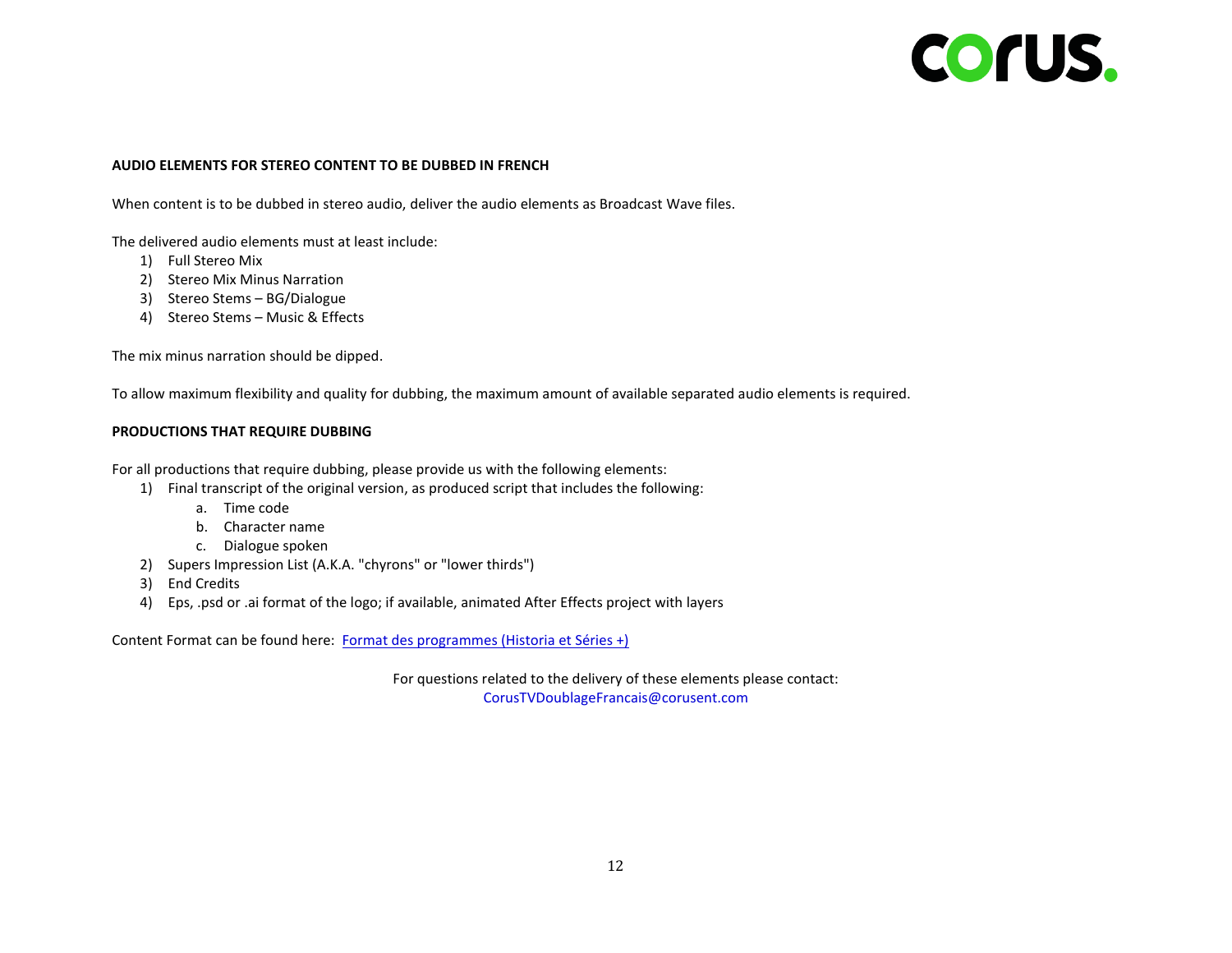

## **6. CAMERAS ACCEPTED FOR BROADCAST**

#### <span id="page-12-0"></span>[Corus Acceptable Camera List](https://assets.corusent.com/wp-content/uploads/2021/10/Corus-Acceptable-Camera-List-1.pdf)

#### **BROADCAST CAMCORDERS**

Acceptable Minimum Technical Specifications:

- 1) 1920 x 1080, 2/3" CCD sensor, 50 Mbit/s, 4:2:2 Chroma Subsampling
- 2) Supports LTC time code
- 3) Minimum two audio channels

#### **UHD CAMCORDERS**

Acceptable Minimum Technical Specifications:

- 1) CCD: sensor 35mm
- 2) Horizontal Resolution: 4096 line
- 3) Dynamic Range: 12 stop
- 4) 12 Bit Depth

#### **STILL CAMERAS and CINEMATOGRAPHY CAMERAS**

Acceptable Minimum Requirements:

- 1) 1 inch (25.4 mm) sensor
- 2) 4:2:2 Chroma Subsampling
- 3) 50 Mbit/s
- \* Should be accompanied by slate for syncing
- \* Footage should be recorded on external data recorder See Data Recorder Specs

#### **DATA RECORDERS**

Acceptable Minimum Requirements:

- 1) ProRes
- 2) 4:2:2 Chroma Subsampling
- 3) 100 Mbit/s
- 4) Supports LTC time code
- 5) Supports a minimum of two audio inputs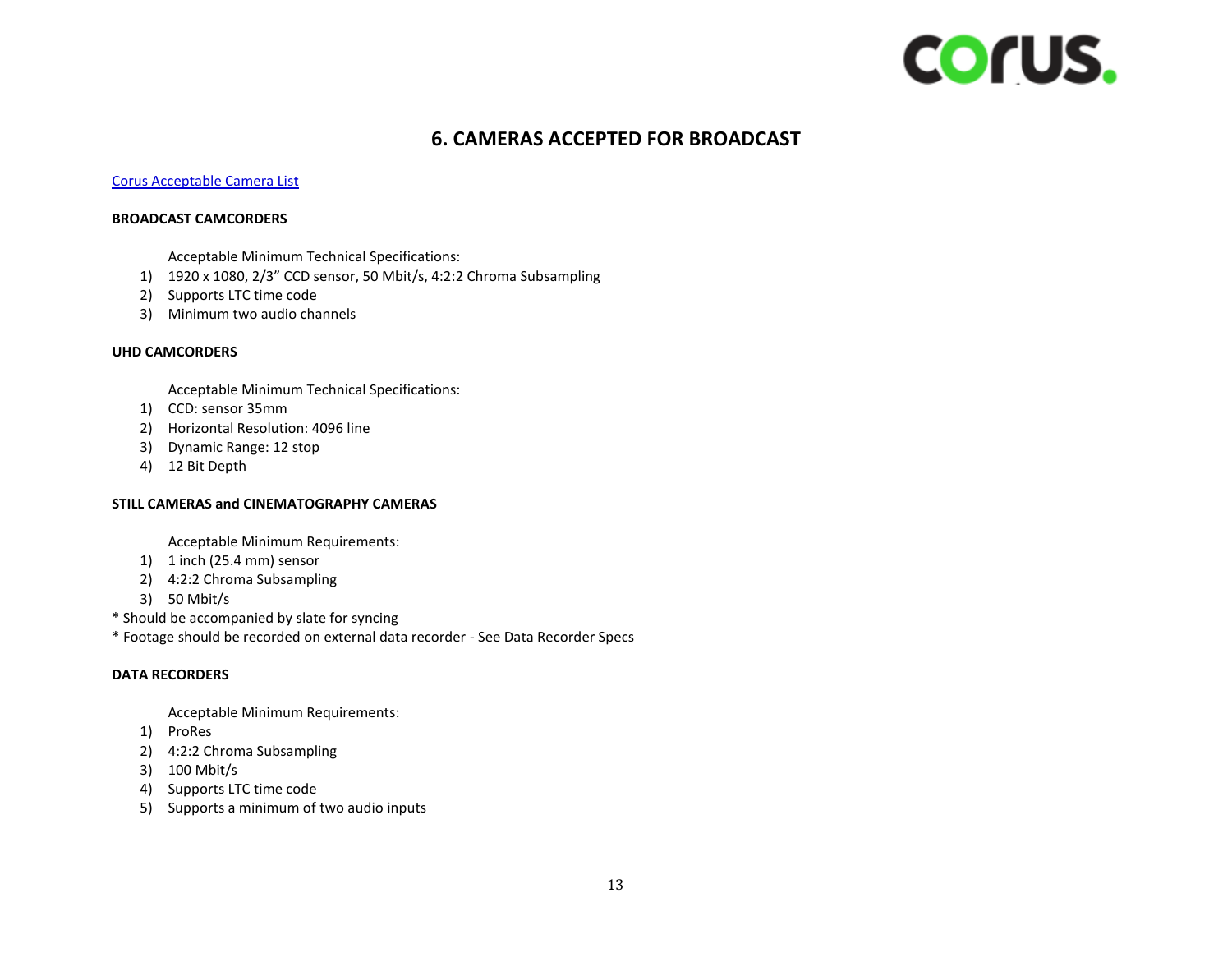

#### **HDV, PROSUMER & MINIATURE FORMATS**

- 1) A maximum of 30% of the final acquisition may be from material originating from cameras not meeting the minimum specs of Corus Acceptable Camera list.
- 2) Please contact [Corus Technology](mailto:CorusTechnology-SpecialtyOpsTeam@corusent.com?subject=Acceptable%20Camera%20List%20Question)  SpecialtyOpsTeam for cameras and data recorders not listed or meeting the minimum requirements. Material not acquired in one of the acceptable formats should be approved prior to the commencement of production.
- 3) Quay Media Services has studios, audio, video and lighting equipment available to assist with productions and all of our acquisition partners. For more information please contact [Production Management.](mailto:ProductionManagement@corusent.com?subject=Studios%20and%20Equipment)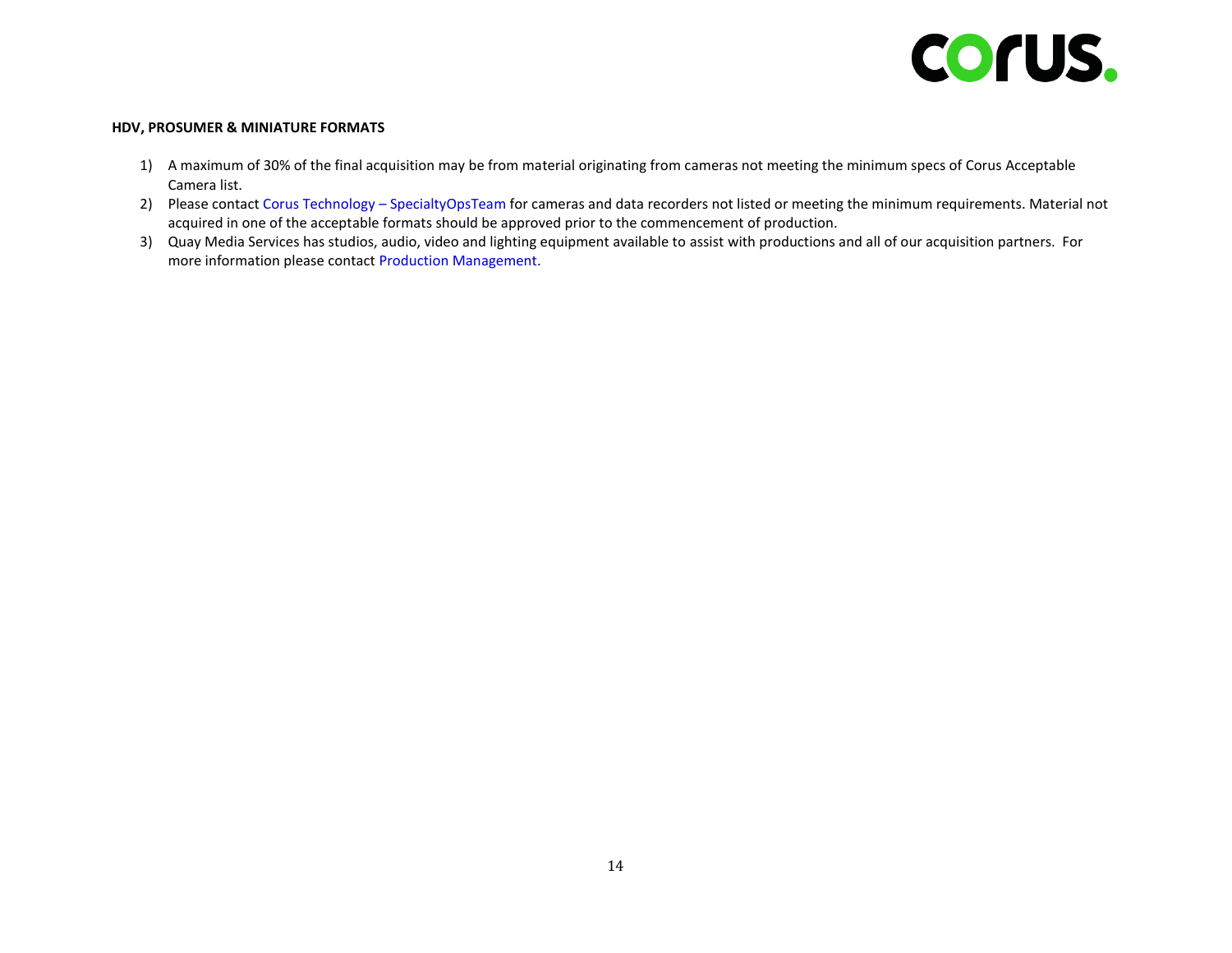

### <span id="page-14-0"></span>**7. CONTACT INFORMATION FOR SPECIALTY BROADCAST**

Corus Media Services - Toronto [Corus-MediaServices@corusent.com](mailto:Corus-MediaServices@corusent.com)

Specialty Operations - Toronto [SpecialtyOpsTeam@corusent.com](mailto:SpecialtyOpsTeam@corusent.com)

French Dubbing - Montreal [CorusTVDoublageFrancais@corusent.com](mailto:CorusTVDoublageFrancais@corusent.com)

> Mailing Address: **Corus Entertainment Inc.** Attn. Media Services 25 Dockside Drive Toronto, Ontario M5A 0B5 Canada Tel: 416.479.0000

### <span id="page-14-1"></span>**8. CONTACT INFORMATION FOR CONVENTIONAL BROADCAST**

Conventional Coordination Group - Calgary [COACG@corusent.com](mailto:COACG@corusent.com)

Conventional On-Air Supervisors - Calgary [COAS@corusent.com](mailto:COAS@corusent.com)

Mailing Address: **Global Television Calgary** Attn. Conventional On-Air Coordination Group 222 23rd Street NE Calgary Alberta T2E 7N2